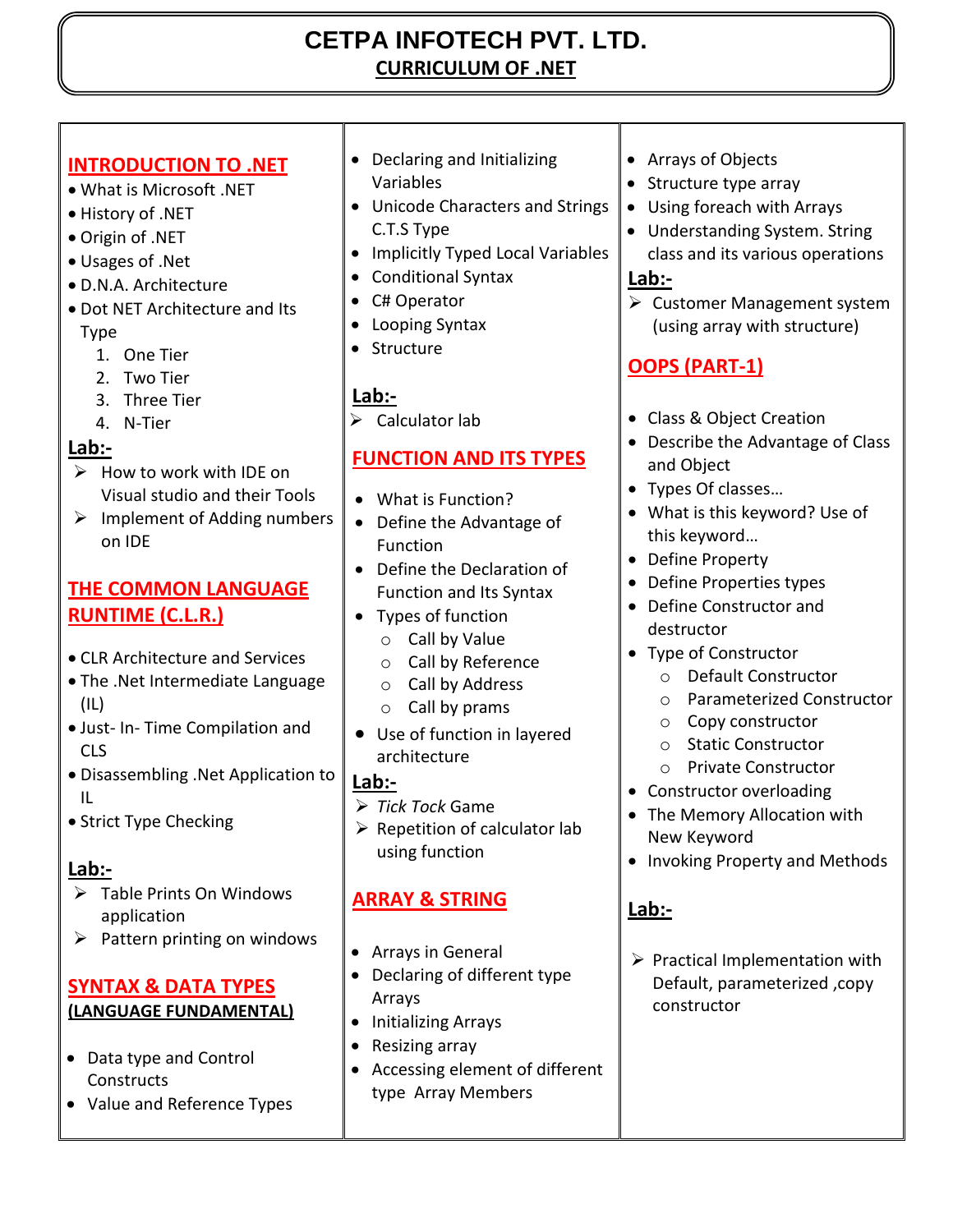- Customer Management system(Two tier Architecture:- STATIC DATA)
- $\triangleright$  Customer Management system(Two tier Architecture:- DYNAMIC DATA WITH ARRAY)

#### **OOPS CONCEPTS (PART-2) INHERITANCE**

- What is inheritance and its Advantages
- Implementing Inheritance **Hierarchies**
- Inheritance with constructor and Its working
- Type of inheritance
- Class Access Modifiers
- Describe the base keyword

#### **Lab:-**

- $\triangleright$  Practical implementation of Inheritance lab with class access Modifiers
- $\triangleright$  Practical implementation of constructor with inheritance

#### **POLYMORPHISM**

- What is polymorphism and its Advantage
- Type of Polymorphism
	- o Method Overloading
	- o Method Overriding
	- o Operator Overloading
	- o Run time polymorphism
- Method hiding

## **Lab:-**

 $\triangleright$  Practical implementation of method overloading, method overriding

- $\triangleright$  Practical implementation of operator overloading and method hiding
- $\triangleright$  Package Management Lab (Two Tier Architecture)

#### **ENCAPSULATION AND (BOXING AND UNBOXING)**

- Implement of encapsulation
- Property with class
- Define the boxing and unboxing
- Define the Up-casting and Down-casting

### **Lab:-**

- $\triangleright$  Practical Implementation of encapsulation
- $\triangleright$  Practical implementation of boxing and unboxing and Downcasting and up casting

#### **EVALUATION OF STATIC KEYWORD**

- What are static keyword and its advantage?
- Define static Data type
- Describe the static function and its use
- Describe the static constructor
- What is the private constructor
- Use of Private constructor in singleton class

#### **Lab:-**

- $\triangleright$  Practical implementation of static method and class
- $\triangleright$  Practical implementation of static constructor
- $\triangleright$  Practical implementation of private constructor with singleton Class

#### **ABSTRACTION AND INTERFACE**

- What is abstraction and its advantage
- Describe between abstract and no abstract method
- What is Interface and why we use it.
- Describe the Advantage of interface and its implementation
- Difference between abstract class and interface

# **Lab:-**

- $\triangleright$  Practical implementation of the abstract class and interface
- $\triangleright$  Practical Implementation of Implicit and explicit interface

## **INDEXER**

- What is the indexer?
- Describe the indexer advantage?

#### **Lab:-**

 $\triangleright$  Practical implementation of indexer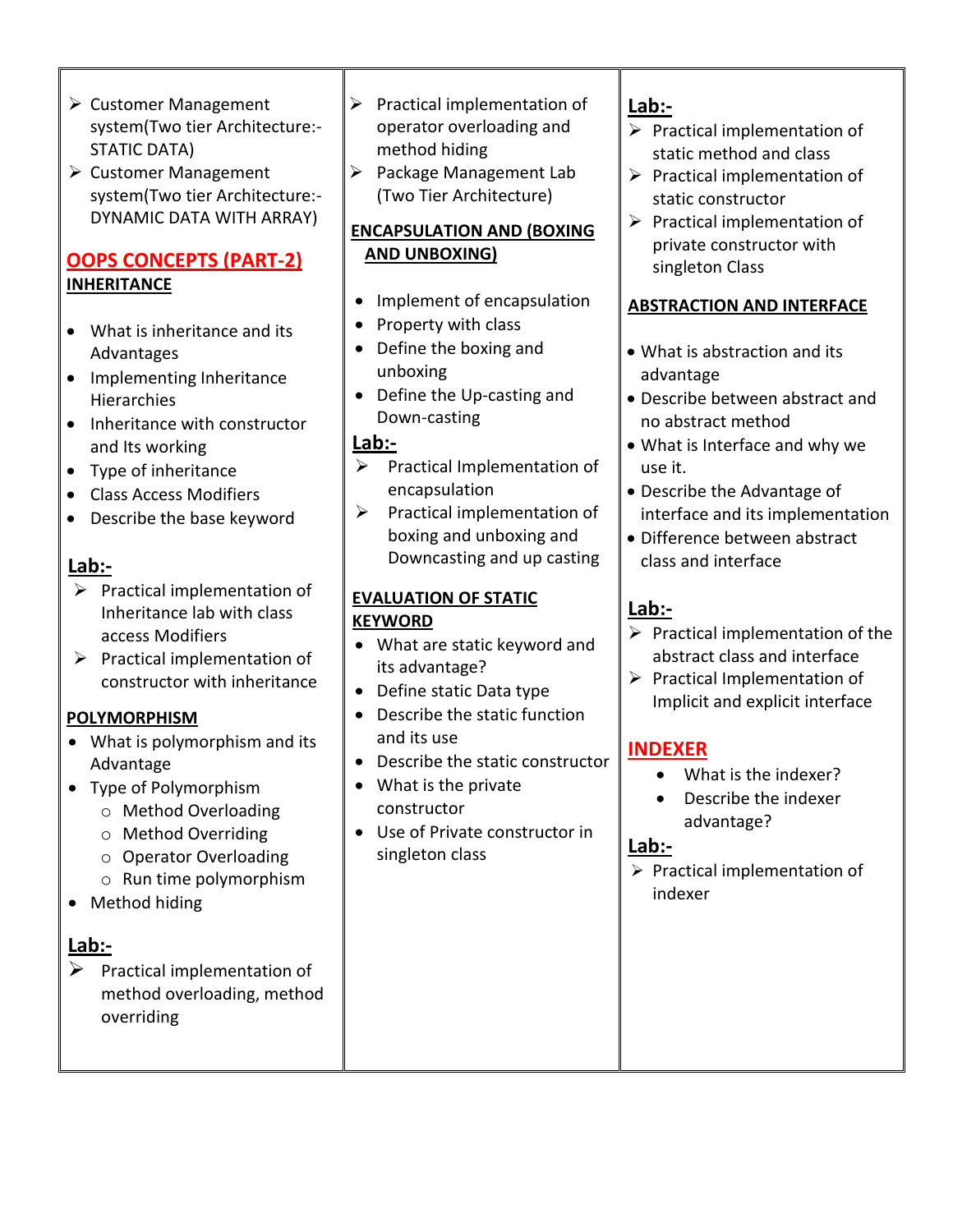# **EXCEPTION HANDLING**

- What is exception handling
- Means of Error and Exceptions
- What is the Difference between exception and error
- Describe the advantage of exception handling
- Describe the type of exception
- Describe the Try, Catch and Finally Block with Examples
- Handling Multiple Exception
- Throw Exception on Request User Defined Exception

### **Lab:-**

- $\triangleright$  Practical Implement Of Expectation Handling And Describe Try ,Catch ,And Finally
- $\triangleright$  Practical Implementation Of User Define Exception Handling

## **DELEGATES AND ITS TYPE**

- What is Delegate?
- Type of Delegate
	- o Single cast Delegate
	- o Multicast Delegate
- Define the covariance and contra-variance in Delegate
- What is anonymous method

## **Lab:-**

- $\triangleright$  Practical implementation of Delegate and its type
- $\triangleright$  Practical implementation of covariance and contravariance

#### **Events:-**

- $\triangleright$  What is Events?
- $\triangleright$  What is events model
- $\triangleright$  Creation of event with Delegate
- $\triangleright$  Understanding of events like button click and text change etc
- $\triangleright$  Dynamic generation of controls in from
- $\triangleright$  Event writing of Dynamic control

#### **Lab:-**

- $\triangleright$  Practical implementation of dynamic control
- $\triangleright$  Create a calculator using Events (No Drag and Drop any controls form the Toolbox)

# **MULTITHREADING**

- Understanding Thread, Process and Task
- Understanding Multithreading, Multiprocessing and Multitasking
- Working with Thread Class
- Thread State
- Thread Priority
- Thread Pool
- Thread Synchronization
- Inter-Thread Communication

#### **Lab:-**

 Understand thread synchronization

# **COLLECTION CLASSES**

- Array list
- Hash table
- Stack
- Queue
- Sorted List
- Name value Collection
- Dictionary Entry structure
- Interfaces
- ICollection, IList, IEnumerable, IEnumerator, IClonalable, IComparable

### **Lab:-**

 $\triangleright$  Practical Implementation of collection

# **I/O OPERATIONS WITH FILE SYSTEMS**

- File and Directory Class
- Marshal Classes, File Info and Directory Info
- Path Class
- Drive Info Class
- Stream Object with Files: Stream Reader, Stream Writer
- File Stream and Memory Stream

#### **Lab:-**

 $\triangleright$  Practical implementation of I/O operation with File systems

## **REFLECTION**

- System. Reflection namespace
- Core reflection classes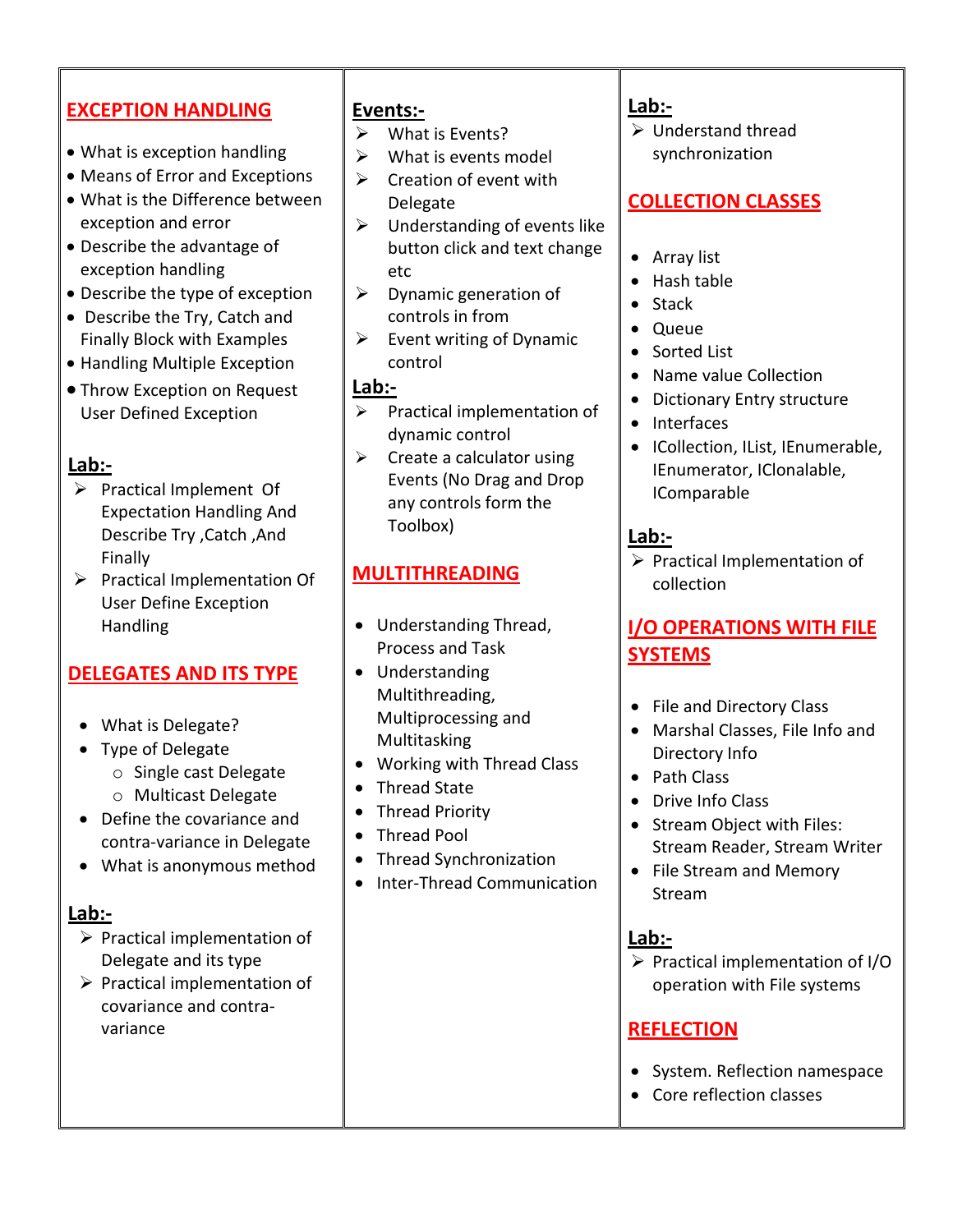- Accessing assembly through reflection
- Method info
- Member info
- Property info
- Invoking methods and property and runtime
- Reflection on shared assembly

 $\triangleright$  Practical Implementation of Reflection

# **INTRODUCTION TO ADO.NET**

- How ADO.NET works and how it differs from ADO?
- Evolution of ADO to ADO.NET
- What is Connected and Disconnected architecture
- Connection Object
- Command Object

# **ADO.NET? AND IT'S CONNECTED ARCHITECTURE**

- Connection Object
- Command Object
- Execute Non Query
- Execute Scalar
- Execute Reader
- Reading Data in Connected Environment
- Moving and Accessing Value of Record
- Execute Reader

## **Lab:-**

 $\triangleright$  Practical implementation of Connected Architecture

#### **DISCONNECTED ARCHITECTURE**

- Creating Tables in Dataset
- Data Adapter Object
- Data Column
- Data Row
- Data Table
- Updating, Inserting and Modification in Data Table
- Saving Changes into Data Base using Command Builder
- Working With Command and Connection

#### **Lab:-**

- Practical implementation of Disconnected architecture
- $\triangleright$  Disconnected mode with Dataset Controls

# **DATAGRIDVIEW & DATA BINDING**

- Row State Filter and Sort Property
- Update records via a Datagridview
- Insert records via a Datagridview
- Delete records via a Datagridview

# **Lab:-**

 $\triangleright$  Practical implementation of how to bind the connected and disconnected in DATAGRIDVIEW

#### **THREE TIER ARCHITECTURE Describe the All Layers**

- Presentation layers
- Business logic layers
- Data Access layers

# **Lab:-**

- $\triangleright$  Implementation of Three architecture
- $\triangleright$  Implementation of three architecture with DLL(class library)

# **TRANSACTION**

- Introduction of Transaction (ACID)
- Transaction Class
- Method and Property Commit and Rollback

## **MIRCOSOFT SQL SERVER**

- Create databases and database files
- Create data types and tables
- **SQL Commands** (DDL,DML,DCL,DQL)
- **SQL Data Types** Numeric Data type, Character Strings, binary, money etc.
- **SQL Constraints**  NOT NULL, unique, check, PRIMARY Key, FOREIGN Key, Composite key, Candidate Key etc.
- **SQL Syntax**  INSERT, DELETE, UPDATE, SELECT, ALTER, Drop, Truncate etc.
- **Sql clause** TOP, WHERE, AND/OR/IN/BETWEEN, LIKE, GROUP BY, ORDER BY, Count, Having, Unions, intersect, Except etc.
- **Sql join**
- o Inner join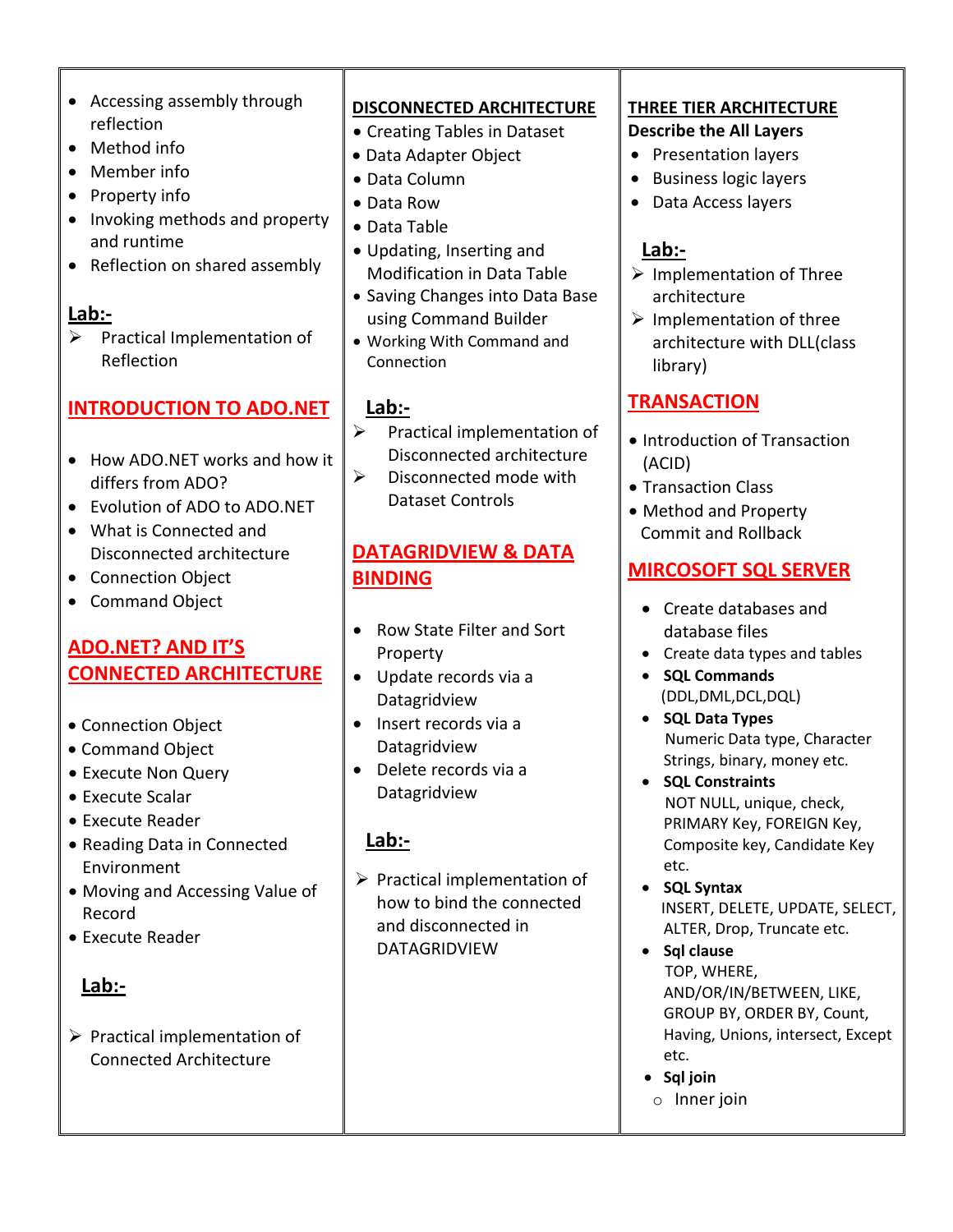- o Left Join
- o Right Join
- o Self Join

 $\triangleright$  Practical implementation of All join

#### **Views**

- o What is view
- o Describe the view and its advantage
- o Describe the view and its Types

# **Lab:-**

- $\triangleright$  Practical implementation of views
- $\triangleright$  Practical implementation of views type on sql server
- **Clustered And Nonclustered Index In Sql Server**
- **Stored Procedures And Function In Sql** 
	- o What is stored procedures and Function
	- o Advantage and Disadvantage of stored procedure and Function
	- o Implementation of Stored procedures and function
	- o Describe the functions and its All types
	- o Difference between stored procedures and Function

#### **Lab:-**

- $\triangleright$  Practical implementation of stored procedures
- $\triangleright$  Practical implementation of functions

#### **SQL SERVER TRIGGERS**

What is triggers

- Describe the advantage and Disadvantage of trigger
- Describe the Types of triggers in sql server

## **Lab:-**

- $\triangleright$  Practical Implementation of triggers
- $\triangleright$  Practical implementation of triggers of after and before

#### **CURSOR AND INDEXER**

- What is the cursor
- Describe the advantage of cursor
- Describe the indexer
- Describe the indexer types

## **Lab:-**

 $\triangleright$  Practical implementation of cursor and indexer

#### **WEB DESIGNING CONTENTS HTML (HYPERTEXT MARKUP LANGUAGE)**

- What is html?
- Describe the advantage and Disadvantage of HTML
- History of HTML and Its invention
- Type of IDE(integrated Development Environment) of HTML
- Understanding & using HTML
- HTML Headings, Paragraph, Comment
- HTML Formatting Elements
- HTML From controls

# **Lab:-**

- $\triangleright$  Practical implementation of From Controls in HTML Page
- $\triangleright$  Practical implementation of registration Form of Clients side HTML controls

#### **CASCADING STYLE SHEET**

- What is CSS? Define the advantage of CSS
- Describe the Type OF CSS
- Describe the Pseudo Class and Combination Elements
- Creating style sheet
- Apply Style Sheet
- Creating Rules
- Creating Elements setting

## **JQUERY**

- Jquery Overview
- Jquery Basic
- Jquery Selector
- Jquery Dom
- Jquery Css
- Jquery Event

# **XML**

- Introduction of XML
- XML Documentation structure
- WFF Format of XML
- Parsers DOM and SAX
- XML classes
- Reading and writing XML file

# **ASP .NET**

### **INTRODUCTION TO WEB FORM**

- What is the Web Application
- Need Of Web Application
- What Is Asp And Asp.Net
- Describe The Advantage Of Asp.Net
- Http Protocol
- Static And Dynamic Page
- Concept Working Of IIS And Browser
- Differences Between ASP And Asp.Net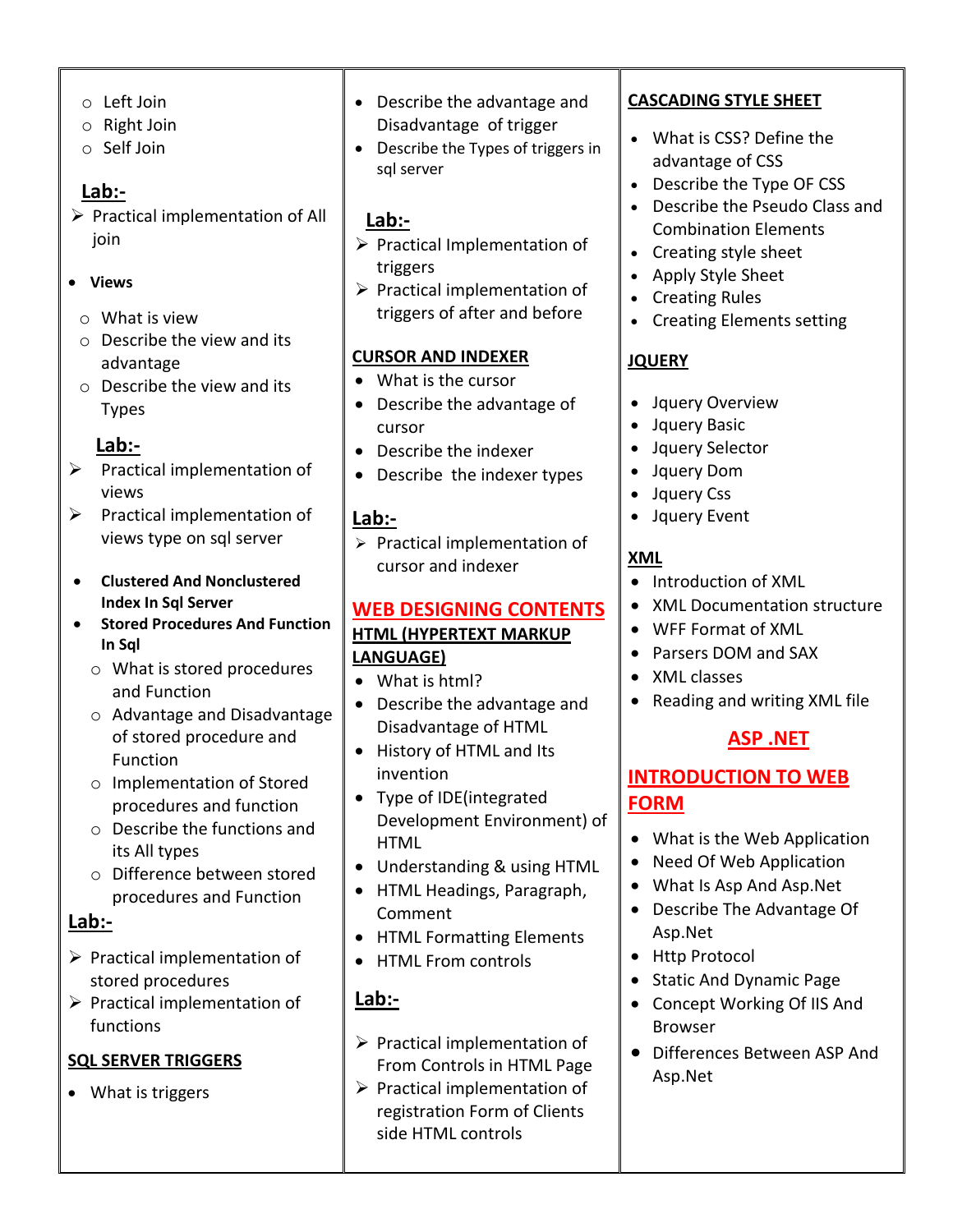# **SERVER PAGES USING ASP.NET**

- Creating sever pages
- Architecture of handling request
- In Web server
- Http request object
- Http response object
- Understanding post back

#### **Lab:-**

 $\triangleright$  Practical implementation of Request and Response objects in Asp.Net

### **UNDERSTANDING PAGE LIFE CYCLE**

- Understanding of Application Life Cycle
- Page Life-cycle Stages
- Life-cycle Events
- Auto event wireup
- Tracing and debugging asp.net pages

#### **Lab:-**

 $\triangleright$  Practical implementation of page life cycle

## **WEB FORM CONTROL**

- Textbox
- Check Box
- List Box
- Dropdown List Control
- Add Rotator Control
- File Upload Control
- Multi View Control
- Login Control
- Image control
- Radio button control

#### **Lab:-**

 $\triangleright$  Practical implementation of registration page

- $\triangleright$  Practical implementation of login page and welcome
- $\triangleright$  Practical implementation of integration of all above page

# **SERVER CONTROL FORM VALIDATION**

- What is validation and describe the Advantage of validation.
- Implementation of Client and Server Side Validation
- Use Control to Validate Property
- Types of server side validation?
- o Required Field Validator Controls
- o Range Field Validator Controls
- o Regular Expression Field Validator Controls
- o Compare Field Validator Controls
- o Custom Validator Control
- Working with Validation Summary

## **Lab:-**

 $\triangleright$  Practical implementation of all validation in Pervious Registration page lab

# **MASTER PAGES**

- What is the master page in asp.net
- Introduction and Need of Master Page
- Creating a Master Page
- Default Contents and how to with content place holder
- Master page with CSS and table layout
- How to integrate nested master page
- How to integrate html and css template to master page

#### **Lab:-**

 $\triangleright$  Practical implementation of master and nested master page in asp.net

# **STATE MANAGEMENT**

- What are state management and its advantage?
- Type of State management technique in asp.net.
- Client side State Management o Http Cookies
	- **Persistence cookie**
	- Non-persistence cookie
	- o Query String Method
	- o View State
	- o Hidden Field
- Server Side State Management
	- o Http Session
	- o Http Application

## **Lab:-**

- Practical implementation with all state management technique in asp.net
- Practical implementation of Application state management technique with Global.asax

## **ASP.NET CACHING**

- What is Caching and Its Advantage?
- What the Need of Caching, Type of caching
- Page output Caching
- Declarative output caching
- Time duration and location setting
- Parameter caching settings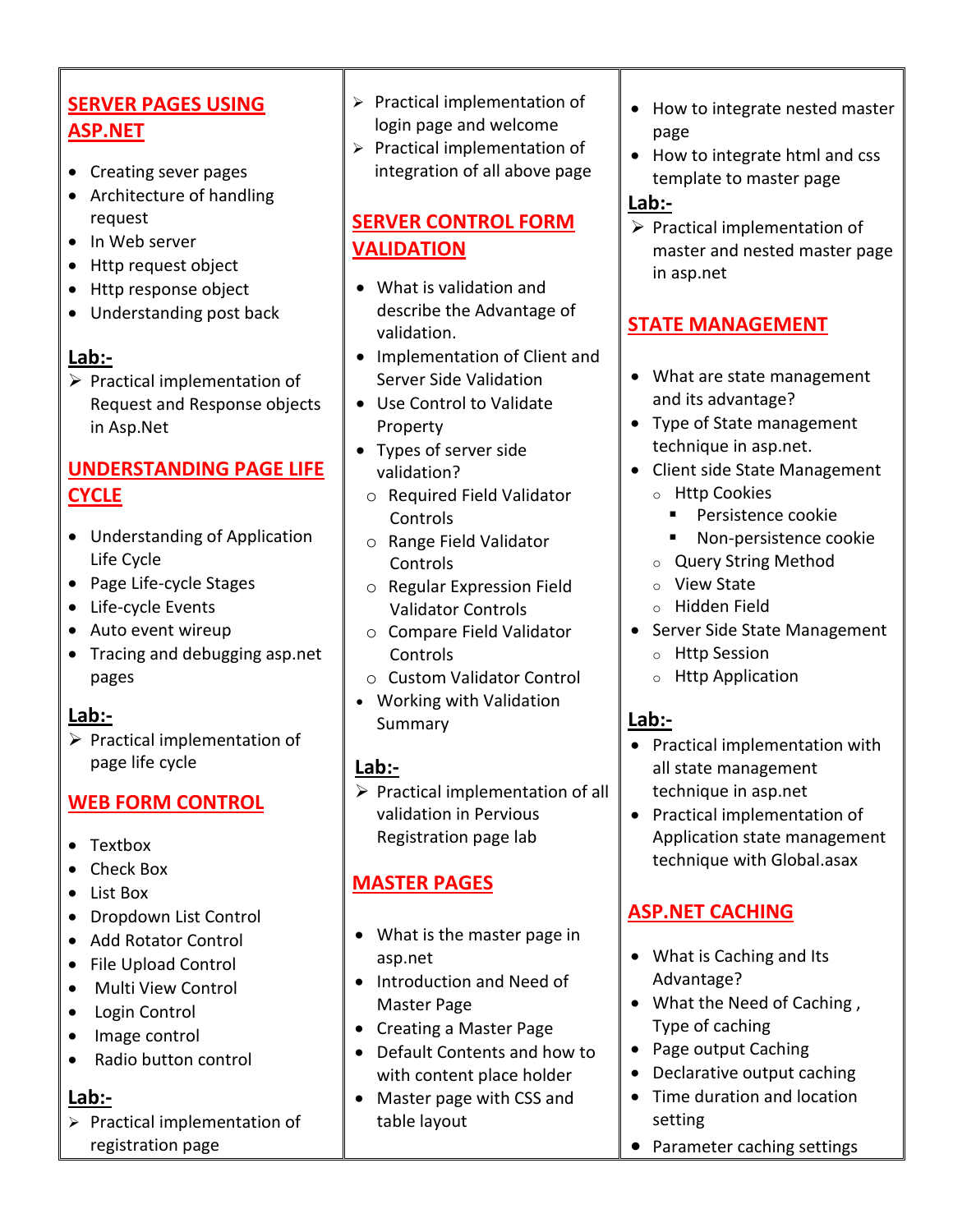- Page fragment Caching
- Time duration setting
- Parameter caching Setting
- Parameter caching setting
- Caching with HTTPCachePolicy Class
- Post Cache Substitution & Fragment
- Data Caching
- Managing Data into cache

 $\triangleright$  Practical implementation of caching with all its Types in asp.net

# **DATA BINDING SERVER CONTROLS**

- Use of Data Binding Control
- Type of Data Binding Control (Formatted and Unformatted)
- Describe the Gird and Working with Grid View Control
- Working with all template Fields in Gird View
- Data binding with Grid View
- Describe the All events In Grid View
- Working with Column Collection
	- o Data binding with Grid View
	- o Working with Column Collection
	- o Using paging
	- o Sort
- Working with DataList Controls
	- o Working with template
	- o Working with DataList Events
- Working with Detail View and repeater controls
- Working with Form View Control
	- o Working with template

o Working with form view events

#### **Lab:-**

- $\triangleright$  Practical implementation of Gird View with Wizard Technique
- $\triangleright$  Practical implementation of Gird View with Code Technique

# **ASP.NET AJAX**

- Introduction of AJAX
- Role of script manager
- Understanding and working with update panel
- Understanding and Working with Update progress control
- Understanding and Working with Timer control
- Creating AJAX enabled website
- Creating an AJAX enabled web service

# **Lab:-**

 $\triangleright$  Practical implementation of AJAX Tool Kit

# **ASP.NET WEB SECURITY**

- Windows
- Forms
- Passport

## **Lab:-**

 $\triangleright$  Practical implementation of web security

# **WEB SERVICES**

- Introduction of web services
- The SOAP architecture
- SOAP and Web Services
- SOAP Essentials
- Web Services attribute
- WSDL Documentations
- Disco and Disco Map file
- Transaction in web service
- Publishing a web service
- Consuming a Web service

## **Lab:-**

 $\triangleright$  Practical implementation of Web Services and How Its Consume on Client Side

# **LINQ**

### **INTRODUCTION**

- Introduction of LINQ
- Understanding Automatic Properties
- Understanding Initializes
- Understanding Type Inference
- Understanding Anonymous Types
- Understanding Generics
- Understanding Lambda Expressions
- Understanding Extension Methods

# **Lab:-**

 $\triangleright$  Practical implementation of Anonymous method and Delegate

# **LINQ to SQL**

- Performing standard Database Commands with LINQ to SQL
- LINQ to Objects Versus LINQ to SQL
- Selecting with LINQ to SQL
- Inserting with LINQ to SQL
- Updating with LINQ to SQL
- Basics of LINQ Join with Lamda Expressions(Inner Join with Linq)
- Left Right Full Outer Join and Cross join with Linq to Sql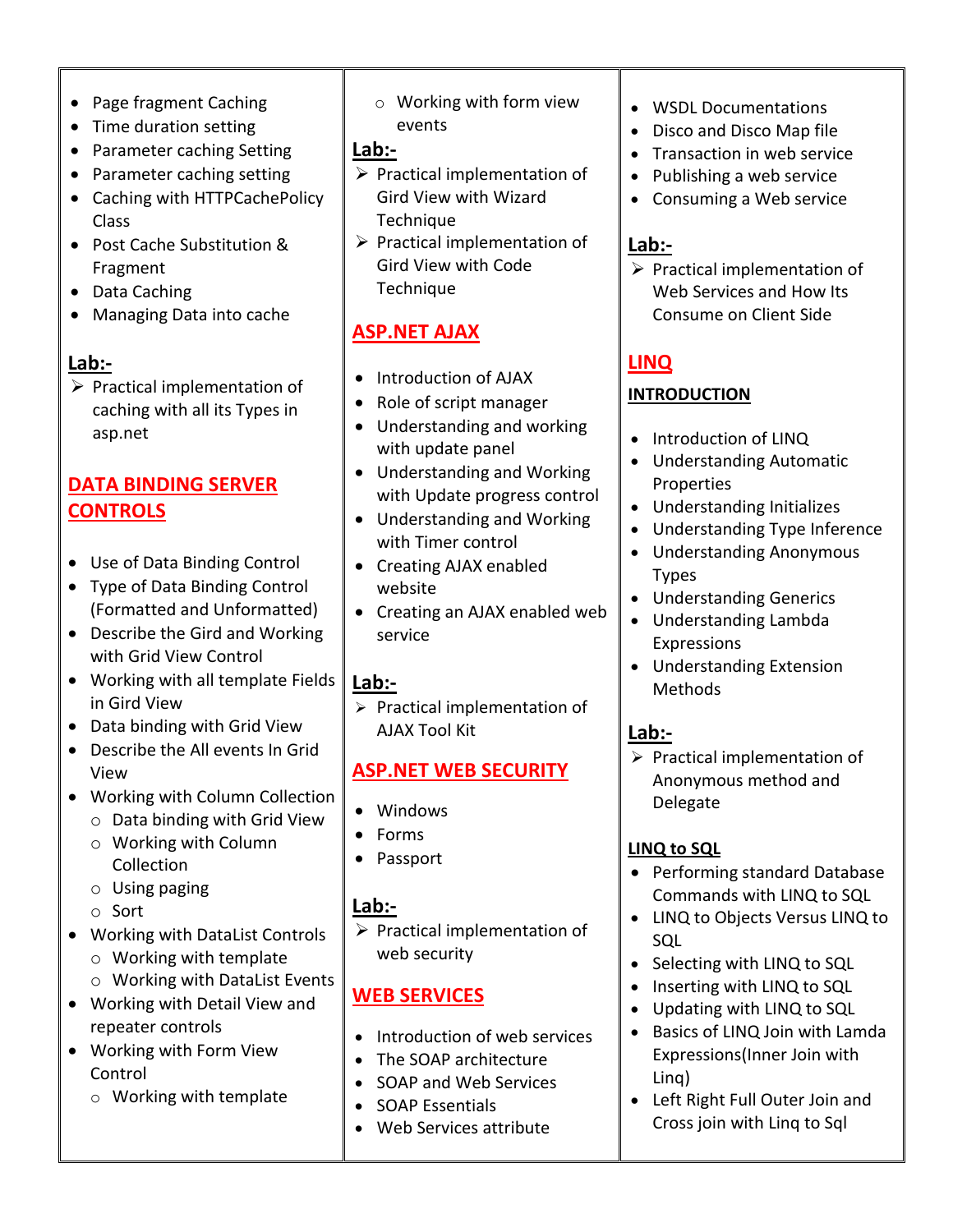- Connectivity Linq with Sql Server 2008 without dbml context
- Different b/w method syntax and query syntax
- Using Order by, Group By keyword in LINQ to Sql

- $\triangleright$  Practical implementation of Insert, Delete, Update through linq to sql (through query expression and Lambda Expression)
- $\triangleright$  Practical implementation Group by, order by, like query
- $\triangleright$  Practical implementation of Joins in linq
- $\triangleright$  Practical implementation of Dbml Context in Linq
- $\triangleright$  Practical implementation of Raw to Sql in Linq

# **ENTITY FRAME WORK**

- Entity Framework Introduction
- Object Oriented VS RDBMS
- What is ORM?
- Why you need ORM
- ORM Requirements checklist
- ORM solutions
- **•** Entities
- Insert, Update and Delete
- The Entity Data Model
- The EDM as EF Core
- Exploring the XML
- Conceptual Model
- Logical (Storage Model)
- Mapping
- Code Generation

# **lab:-**

 $\triangleright$  Practical implementation insert, delete and update with sql server database through entity framework

 $\triangleright$  Practical implementation Database First, Code first and model First techniques in Entity framework

# **WINDOWS COMMUNICATION FOUNDATION (W.C.F.)**

- The role of W.C.F
- W.C.F project template
- Understanding WCF Addressing
- Understanding WCF Bindings
- Understanding WCF Contracts
- Understanding WCF Endpoint
- Composition of basic W.C.F
- Building a W.C.F service
- Hosting a W.C.F service
- Building a W.C.F client application

# **Lab:-**

- $\triangleright$  Practical implementation WCF services consume on Client machine
- $\triangleright$  Practical implementation with end Points in WCF
- $\triangleright$  Practical implementation of services contract, data contract and message contract in WCF Techniques

# **WINDOWS PRESENTATION FOUNDATION (W.P.F.)**

- What is WPF
- Goals, Benefits & Drawbacks
- First WPF Application
- Types of WPF Application (Windows Based and Browser Based)
- XAML Extensible Application Markup Language.
- Content Models
- Brief Introduction to Expression Blend
- Text Controls
	- o TextBox, TextBlock, RichTextBox, PasswordBox
- List Controls
	- o Combo Box, ListBox, Menu, StatusBar, TabControl, Toolbar, TreeView, ListView
- General Controls
	- o Progress Bar, Image, Slider, ScrollBar, Rectangle, Ellipse, MediaElement
	- o DataGrid View
- Panels
	- o Border
	- o Canvas
	- o Grid
	- o Stack panel
	- o Wrap Panel
- WPF Data Binding
- WPF Drawing 2D
- WPF Animation

# **Lab:-**

- $\triangleright$  Practical implementation of all panels in WPF
- $\triangleright$  Practical implementation of login and registration page in a WPF